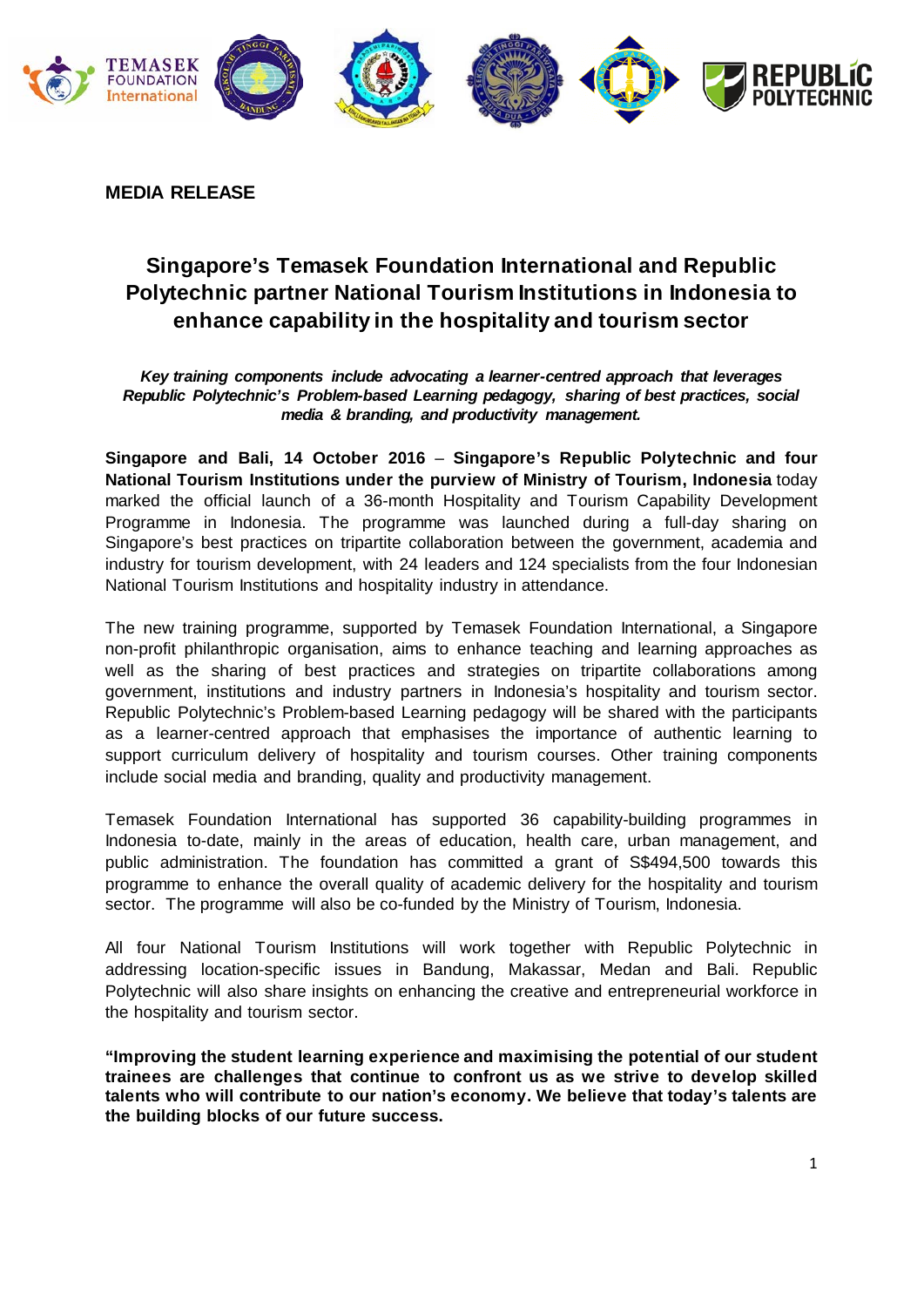

**We hope that this will be a milestone in developing networks between the Ministry of Tourism, Indonesia, all four of Indonesia's tourism institutions and Singapore's Temasek Foundation International," said Prof. Dr. H.M. Ahman Sya, Deputy Minister for Tourism Institutional Development, Ministry of Tourism, Republic of Indonesia.**

**Republic Polytechnic's Principal/CEO, Mr Yeo Li Pheow said, "RP prides itself in providing our students with a holistic learning experience and skilled and experienced faculties to facilitate their development into industry-ready professionals. We look forward to sharing our Problem-based Learning pedagogy and best practices with the National Tourism Institutions through this partnership with The Ministry of Tourism, Indonesia and Temasek Foundation International."**

**"Building human and social capital is core to Temasek Foundation International's work in Asia. By providing opportunities for the exchange of ideas and sharing of knowledge among leaders and specialists, we hope that this will be a positive start to developing networks of cooperation between Singapore's and Indonesia's tourism industry experts," said Mr Benedict Cheong, Chief Executive, Temasek Foundation International.**

## **About Republic Polytechnic**

The first educational institution in Singapore to leverage the Problem-based Learning approach for all its diploma programmes, Republic Polytechnic (RP) has seven schools and one academic centre offering forty-one diplomas in Applied Science, Engineering, Enterprise and Communication, Hospitality, Infocomm, Sports, Health & Leisure, and Technology for the Arts.

Republic Polytechnic is committed to nurturing innovation and entrepreneurial learning in an environment that develops problem-solving skills and lifelong learning opportunities. Its holistic and broad-based curriculum prepares students for an active and meaningful role in society as problem solvers, respected professionals and passionate citizens.

Republic Polytechnic strives for excellence by achieving various international and national accreditations, including ISO 9001, ISO 14001, OHSAS 18001, ISO 22301, Singapore Quality Class, People Developer, Innovation Class, and Service Class.

For more information, visit [http://www.rp.edu.sg](http://www.rp.edu.sg/) 

## **About Temasek Foundation International**

Temasek Foundation International is a Singapore-based non-profit philanthropic organisation that funds and supports programmes, which aim to build capabilities with programme partners in Asia and beyond. These programmes enable human and social capital development, contributing towards a more vibrant and connected global community, with positive networks of cooperation. The programmes also aim to enhance capabilities in the areas of health care, education, public administration, urban management and disaster-response.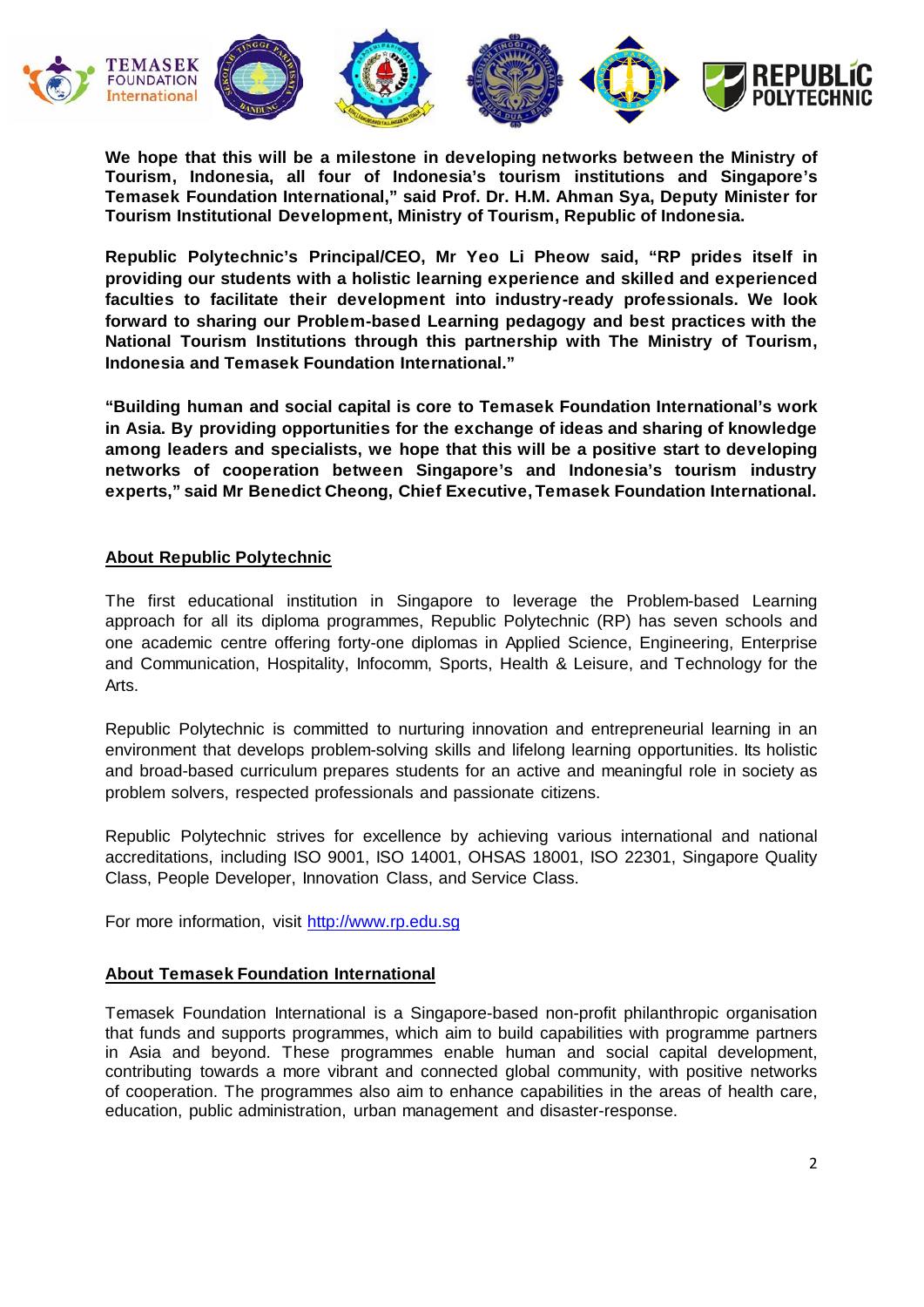

Temasek Foundation International, formerly known as Temasek Foundation, was set up in 2007 by Singapore investment company, Temasek. It was renamed Temasek Foundation International in 2016.

Temasek Foundation International also manages the Singapore Technologies Endowment Programme (STEP), which was established in 1997. This programme focuses on social and cultural activities, leadership skills, environmental knowledge and innovation.

Temasek Foundation International is a member of the Temasek Philanthropic Platform, which was established by Temasek to better serve the evolving needs of the wider community, reinforcing its approach to sustainable giving. Since its inception in 1974, Temasek has established 17 endowments, which focus on building people, building communities, building capabilities and rebuilding lives.

For more information on the Temasek Philanthropic Platform, please visit [www.temasekfoundation.org.sg.](http://www.temasekfoundation.org.sg/)

For more information on Temasek Foundation International, please visit www.temasekfoundation-international.org.sg.

## **About Ministry of Tourism, Indonesia**

Compromising over 17,000 islands, Indonesia is the world's largest archipelago and home to at least 235 million people. The vast Indonesian archipelago spans 5,120 km across the equator, positioned between the Asian and Australian continents. Four-fifths of the area is sea with the major islands of Sumatera, Java, Kalimantan, Sulawesi and Papua.

Tourism in Indonesia has experienced continuous expansion and diversification, and is a key economic pillar. Despite various bouts of the global economic crisis, the number of international tourist trips has continued to show positive growth. Indonesia has climbed to fourth position among ASEAN countries based on Gross Domestic Product (GDP) and number of tourist arrivals, with a total GDP of USD 82.4 billion and 10,406,759 tourist arrivals. The numbers indicate that Indonesia's tourism sector GDP contribution is the highest among ASEAN countries.

Currently, Indonesia's key contributors to tourism receipts include cultural tourism (60%; heritage & pilgrime tourism, culinary & shopping tourism and city & village tourism), nature tourism (35%; marine, eco tourism and adventure tourism), and manmade tourism (5%; MICE & event tourism, sport tourism and integrated area tourism).

We adopt "BAS", which is branding (national, regional and local branding), advertising (by customer, by product and by event) and selling (travel marts, direct sales, festivals).

The Tourism & Travel Competitiveness Index by the World Economic Forum (WEF), 2015 reported that the human resources quality of the Indonesian tourism industry is ranked 5th in ASEAN, below Singapore, Thailand, Malaysia, and the Philippines. Thailand and the Philippines' rank rose sharply because the two countries have consistently been implementing certification by using the ASEAN MRA scheme. To meet the MEA for tourism sector in 2016, 10 countries have agreed on ASEAN free flow of labour to six divisions of 32 job functions in